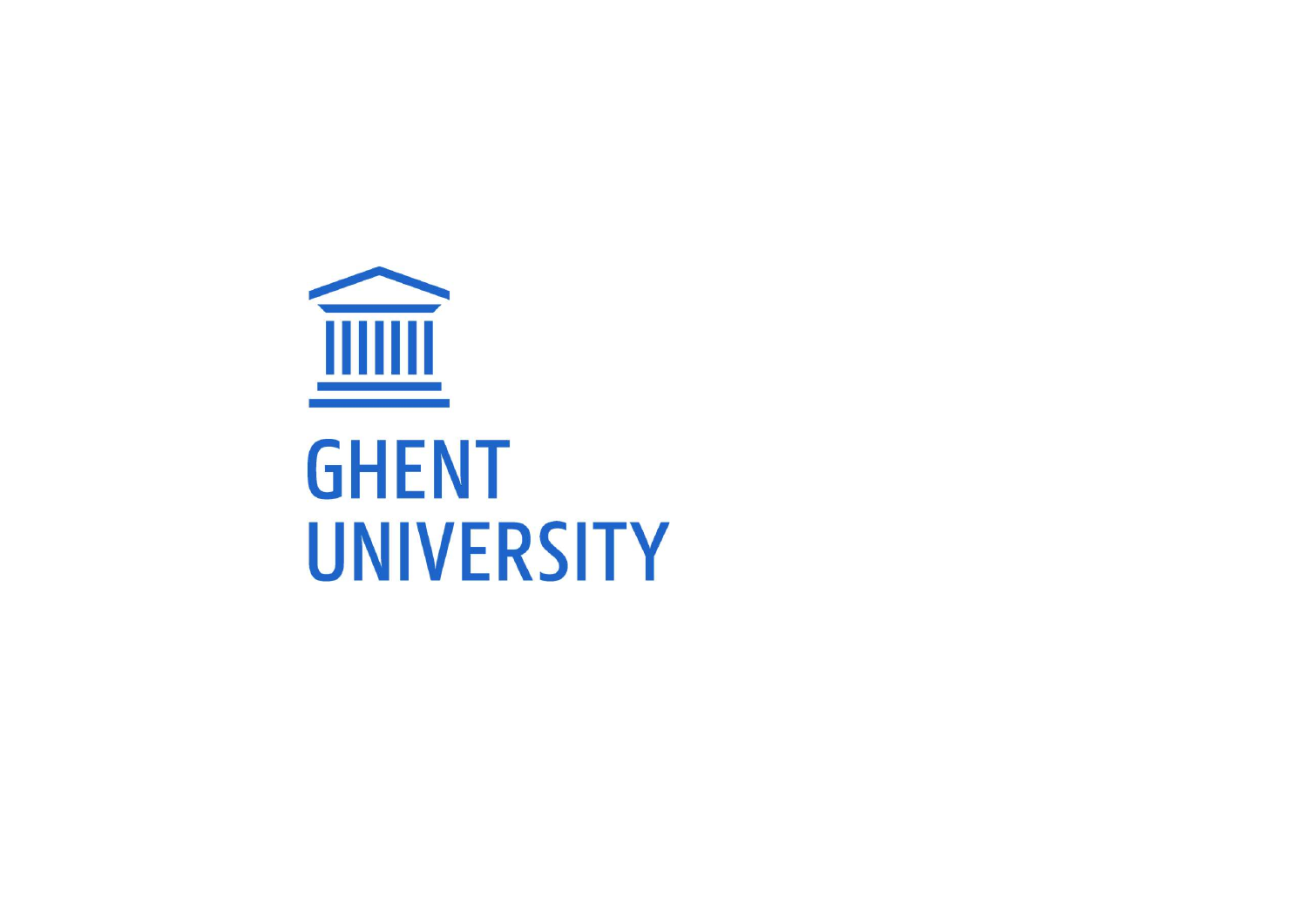

DEPARTMENT OF ELECTROMECHANICAL, SYSTEMS AND METAL ENGINEERING RESEARCH GROUP SUSTAINABLE THERMO-FLUID ENERGY SYSTEMS

# PLANNING AND ENGINEERING TRINITY OF ENGINEERING TRINITY OF ENGINEERING TRINITY OF ENGINEERING ENGINEERING ENGINEERING ENGINEERING ENGINEERING ENGINEERING ENGINEERING ENGINEERING ENGINEERING ENGINEERING ENGINEERING ENGINEERING ENGINEERI THESIS

Wim Beyne 26/10/2021

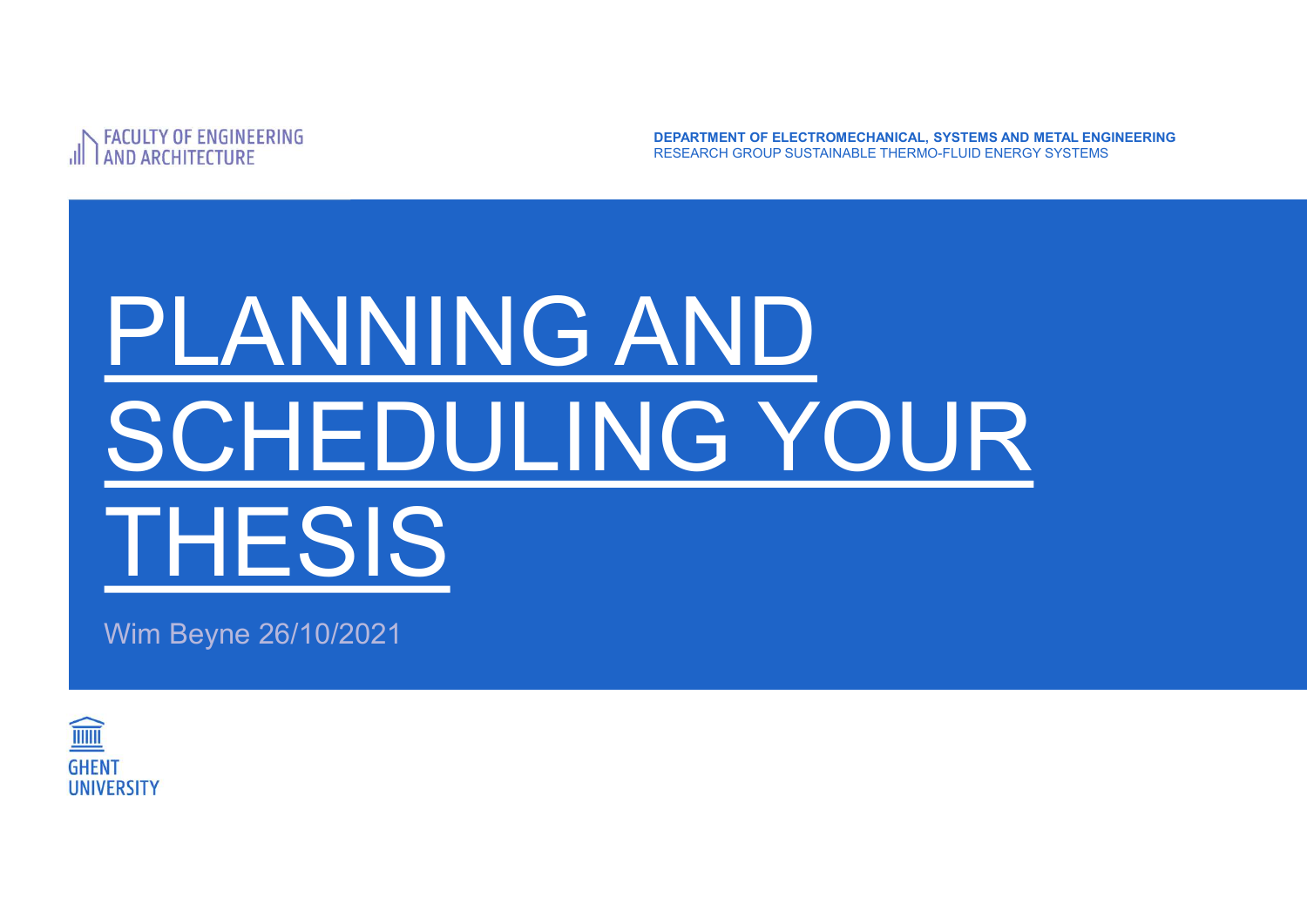#### WHY MAKE A PLANNING?





#### TO OWN YOUR PROJECT!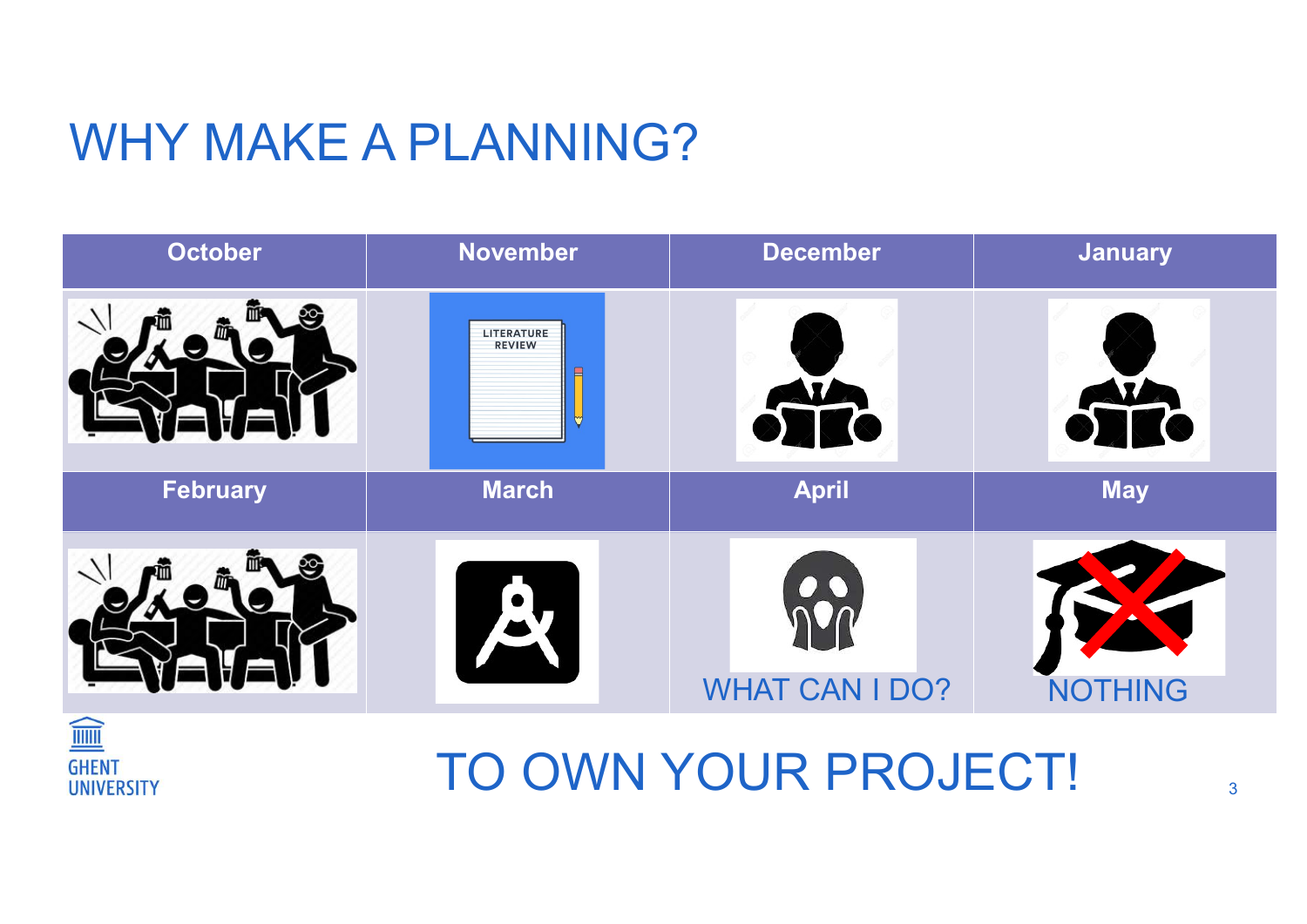### PROJECT DEFINITION

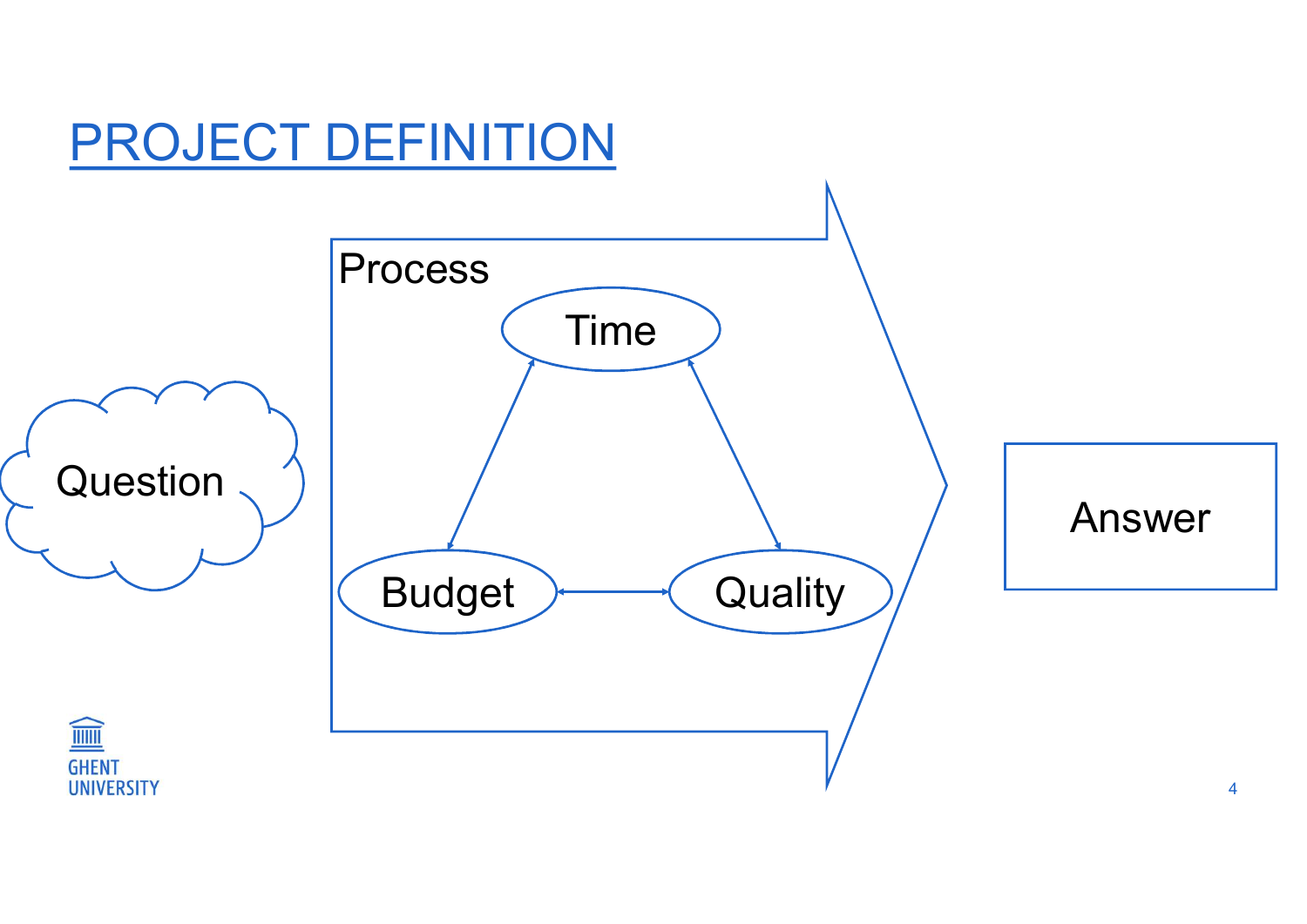## PHASING YOUR MASTER THESIS PHASING YOUR MASTER TI<br>- After each phase build in:<br>- Concrete result HASING YOUR MASTE<br>After each phase build in:<br>- Concrete result<br>- Decision moment HASING YOUR MASTE<br>After each phase build in:<br>- Concrete result<br>- Decision moment<br>Control the scope of the pro **PHASING YOUR MASTER THESIS**<br>
- After each phase build in:<br>
- Concrete result<br>
- Decision moment<br>
- Control the scope of the project<br>
- Why?

- -
	-
- 



5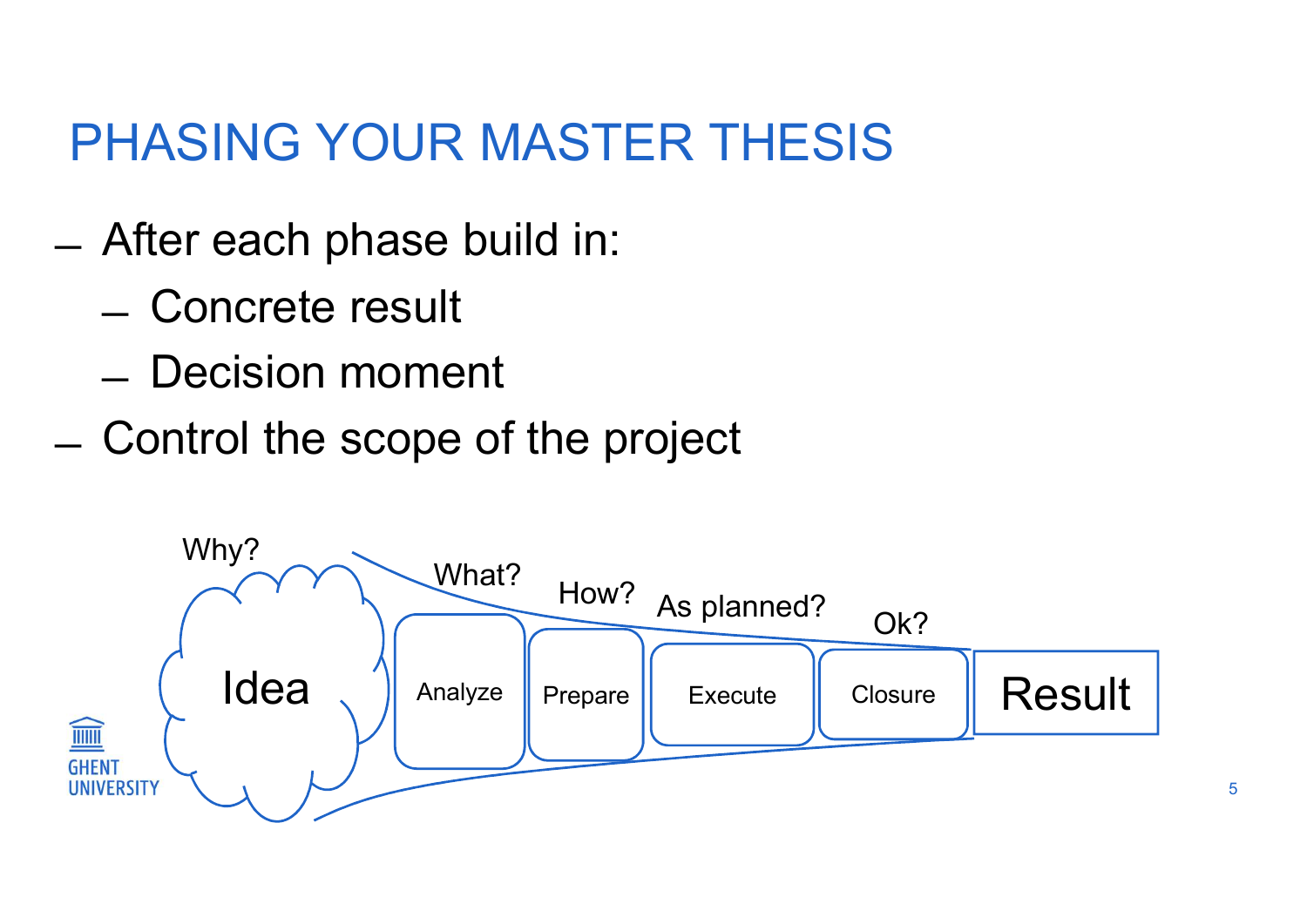#### CASE STUDY: MY MASTER THESIS







6 WE WANT TO REDUCE THE COST OF OUR FIRE TUBE BOILERS.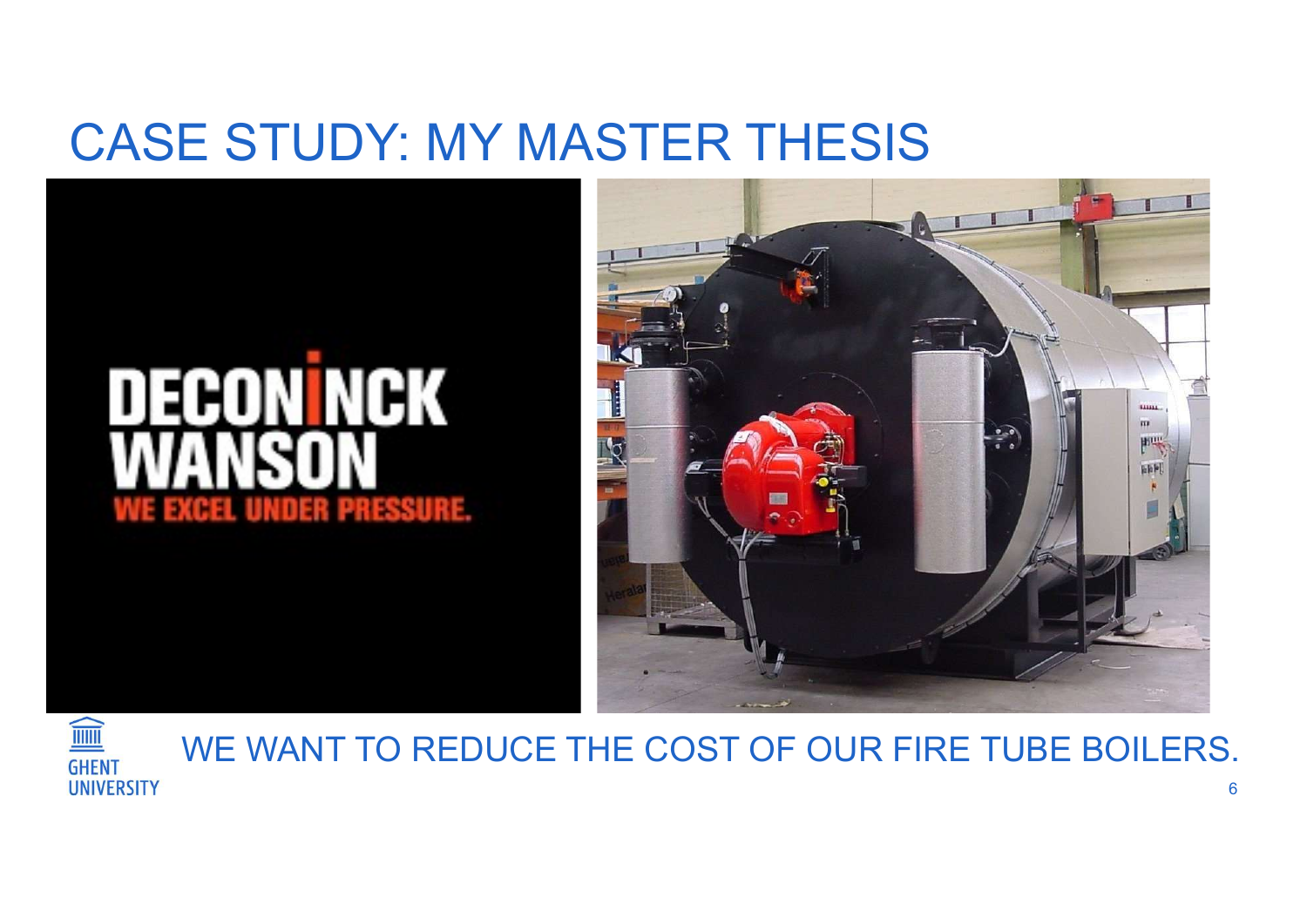#### PHASING YOUR MASTER THESIS

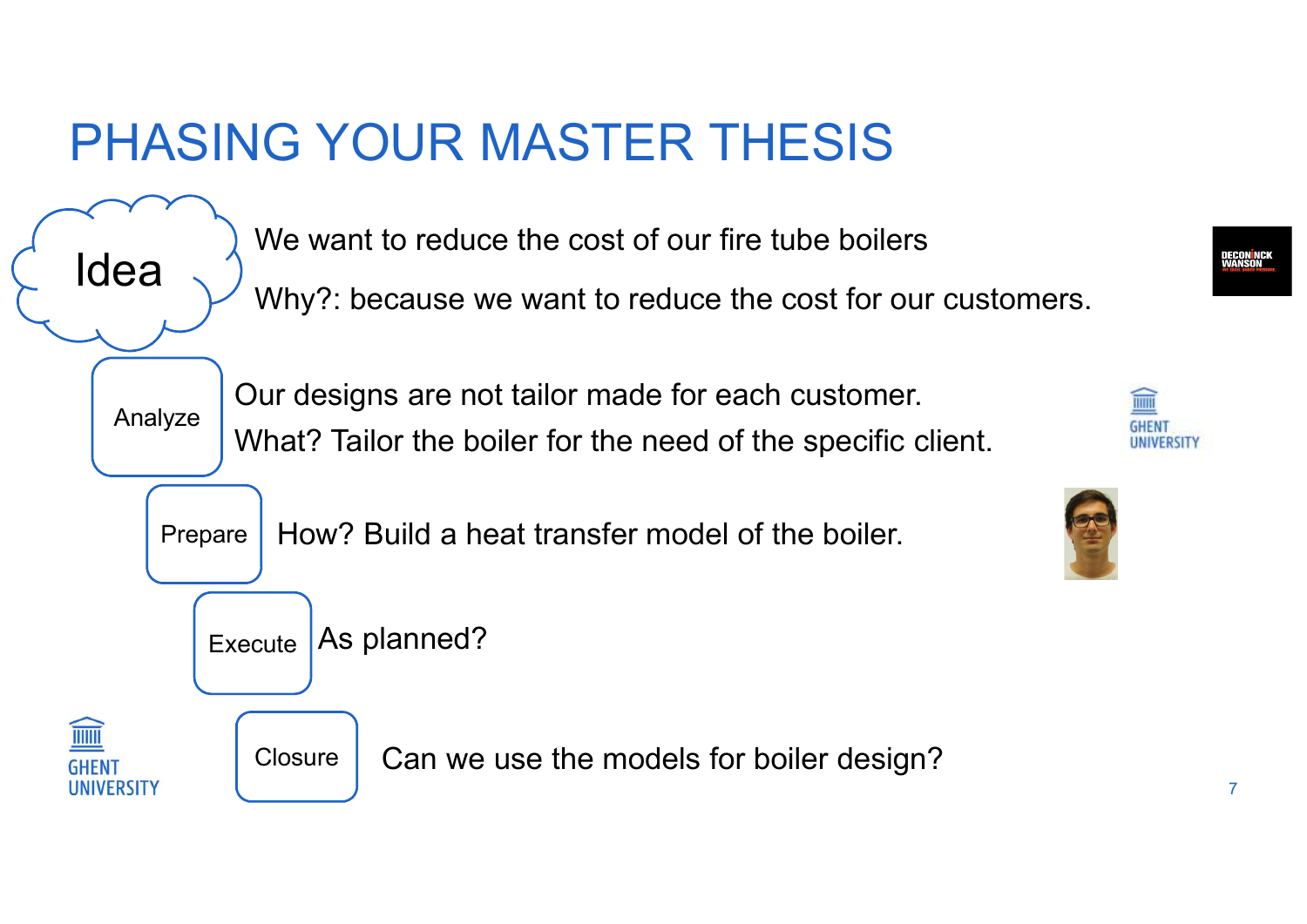#### HOW TO DO A LARGE TASK?

 $\widehat{\mathbb{H}}$ 

**GHENT UNIVERSITY** 

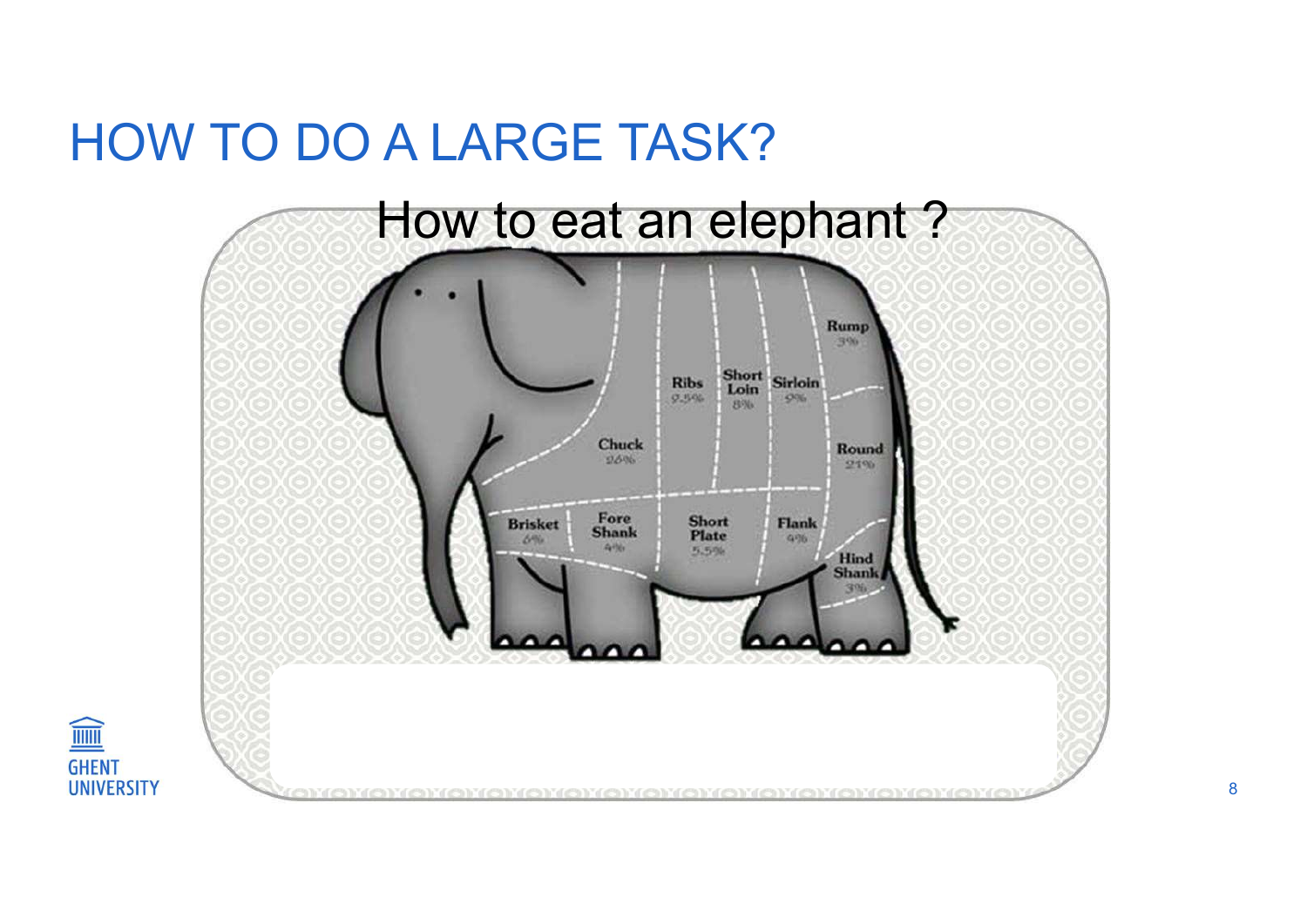## WORK BREAKDOWN STRUCTURE ORK BREAKDOWN STRUCTUE<br>
- Divide the project into sub tasks until:<br>
- Each task has one owner<br>
- Each task has an estimated duration RK BREAKDOWN STRU<br>
ivide the project into sub tasks until:<br>
– Each task has one owner<br>
– Each task has an estimated duration<br>
lentify milestones RK BREAKDOWN STRUCTURE<br>
ivide the project into sub tasks until:<br>
- Each task has one owner<br>
- Each task has an estimated duration<br>
lentify milestones<br>
e.g. literature review, finished setup **ORK BREAKDOWN STF**<br>- Divide the project into sub tasks ure<br>- Each task has one owner<br>- Each task has an estimated du<br>- Identify milestones<br>e.g. literature review, finished set<br>- Identify decision moments ORK BREAKDOWN STRUCT<br>
- Divide the project into sub tasks until:<br>
- Each task has one owner<br>
- Each task has an estimated duration<br>
- Identify milestones<br>
e.g. literature review, finished setup ...<br>
- Identify decision mom

e.g. literature review, finished setup …

 $\mathbf{A}$  is interested introductions of the  $\mathbf{A}$  days  $\mathbf{A}$ Write methods: 2 days and 2 days are considered in the construction of the construction of the construction of<br>A days are considered in the construction of the construction of the construction of the construction of the c e.g. components to buy , scope of the study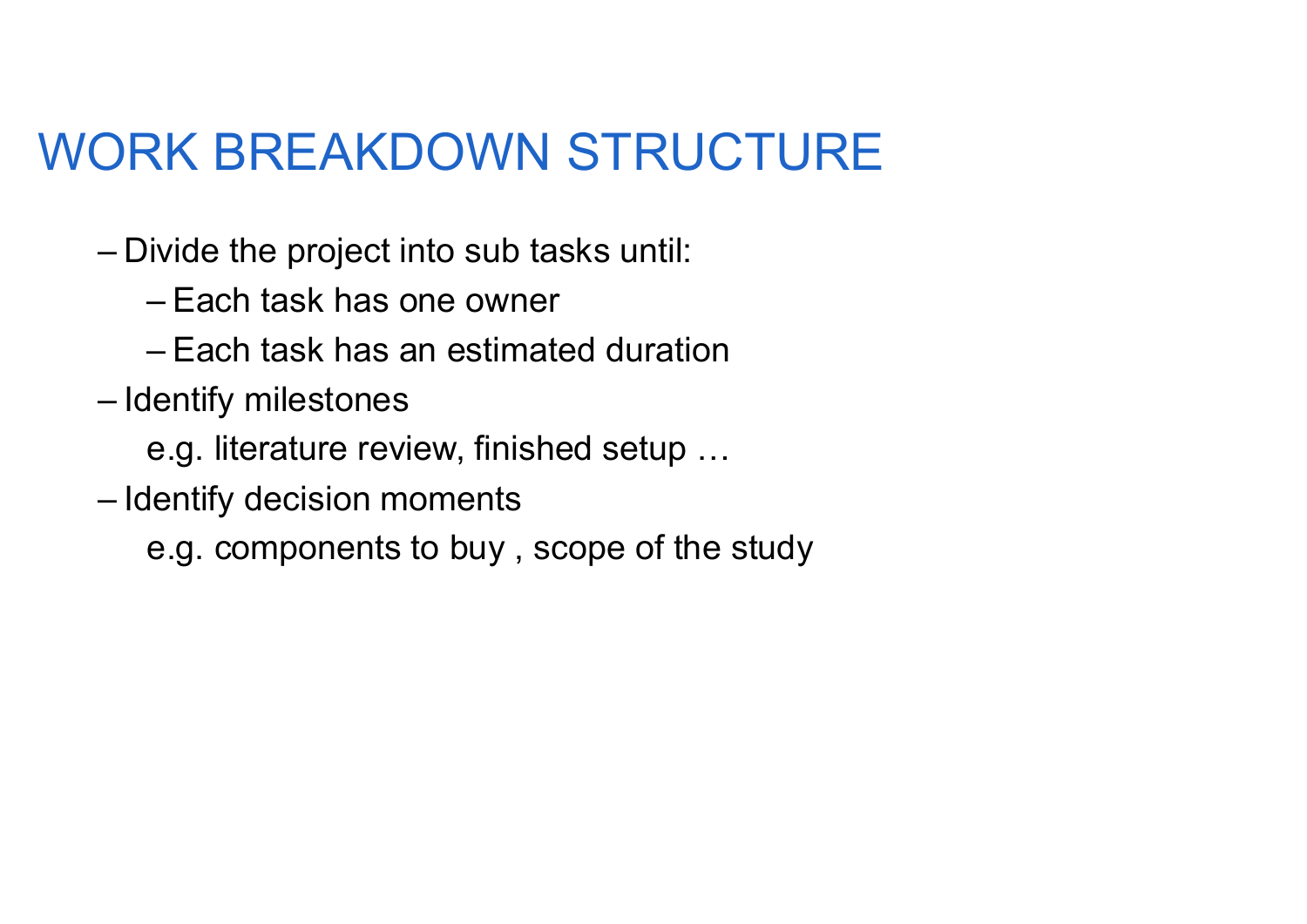#### WORK BREAKDOWN STRUCTURE: CASE

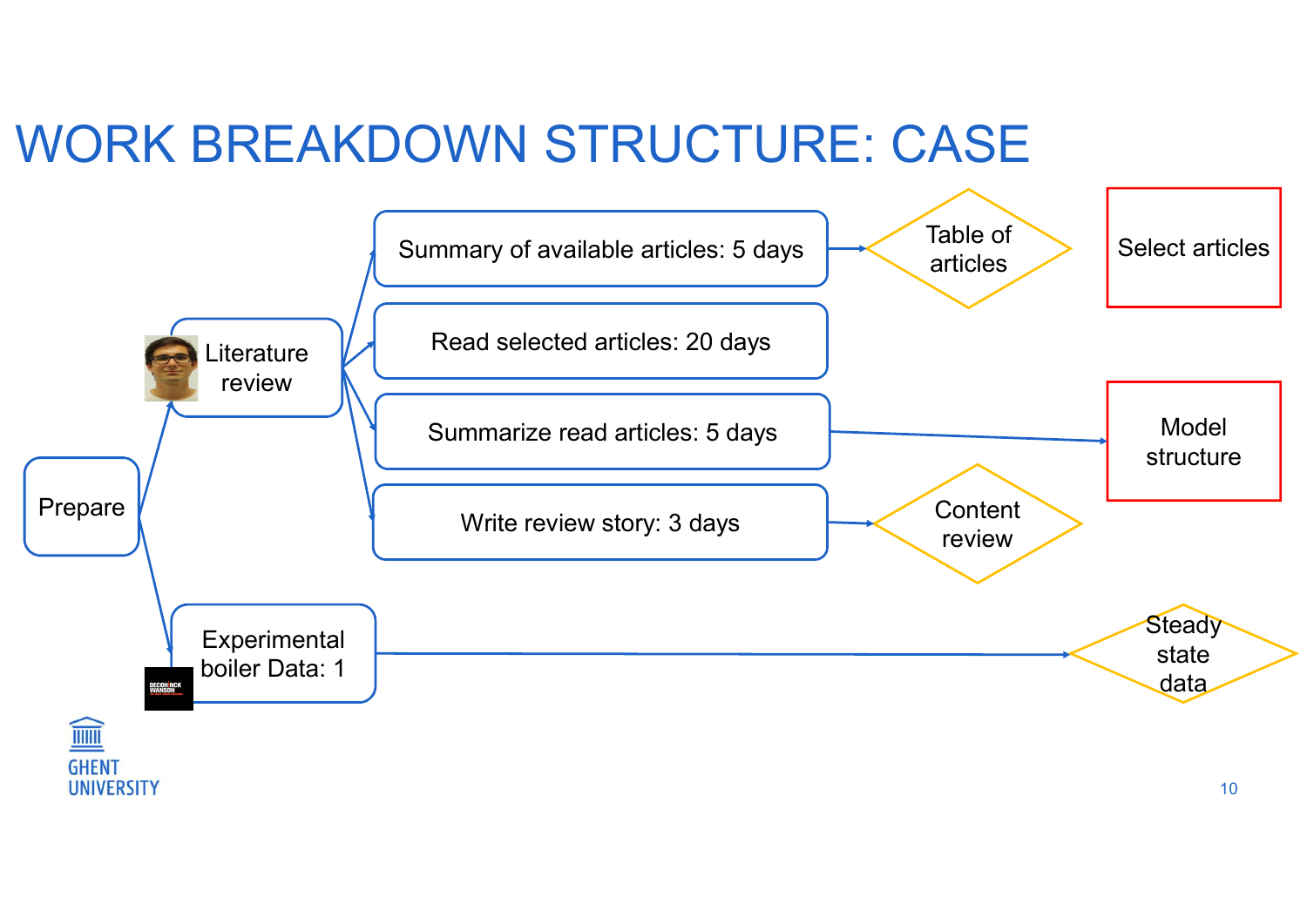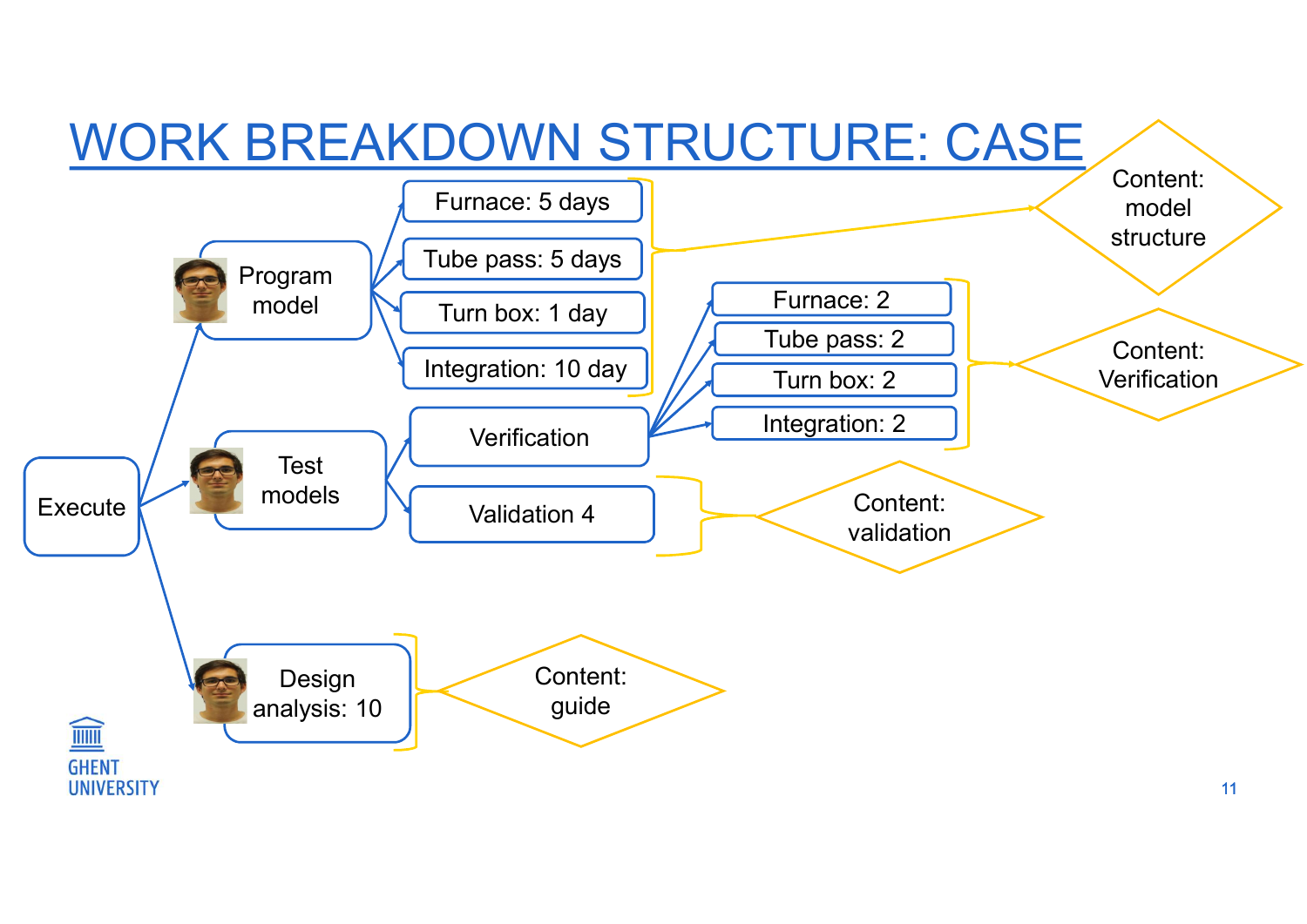#### WORK BREAKDOWN STRUCTURE: CASE

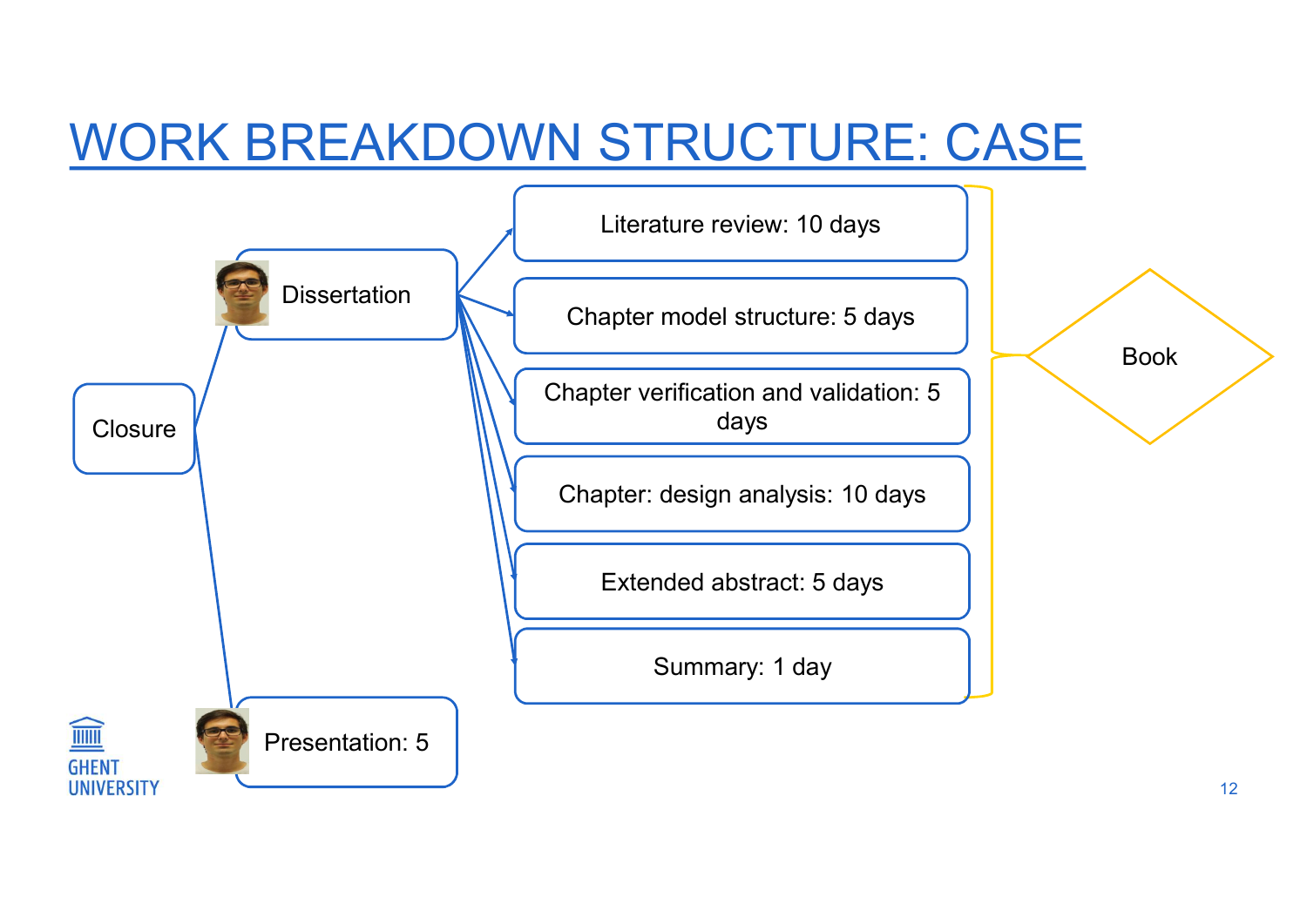#### NETWORK PLANNING

Identify the logical sequence of tasks Based on dependencies : ETWORK PLANNING<br>y the logical sequence of tasks<br>on dependencies :<br>- task-intrinsic<br>- resource bound

- 
- 

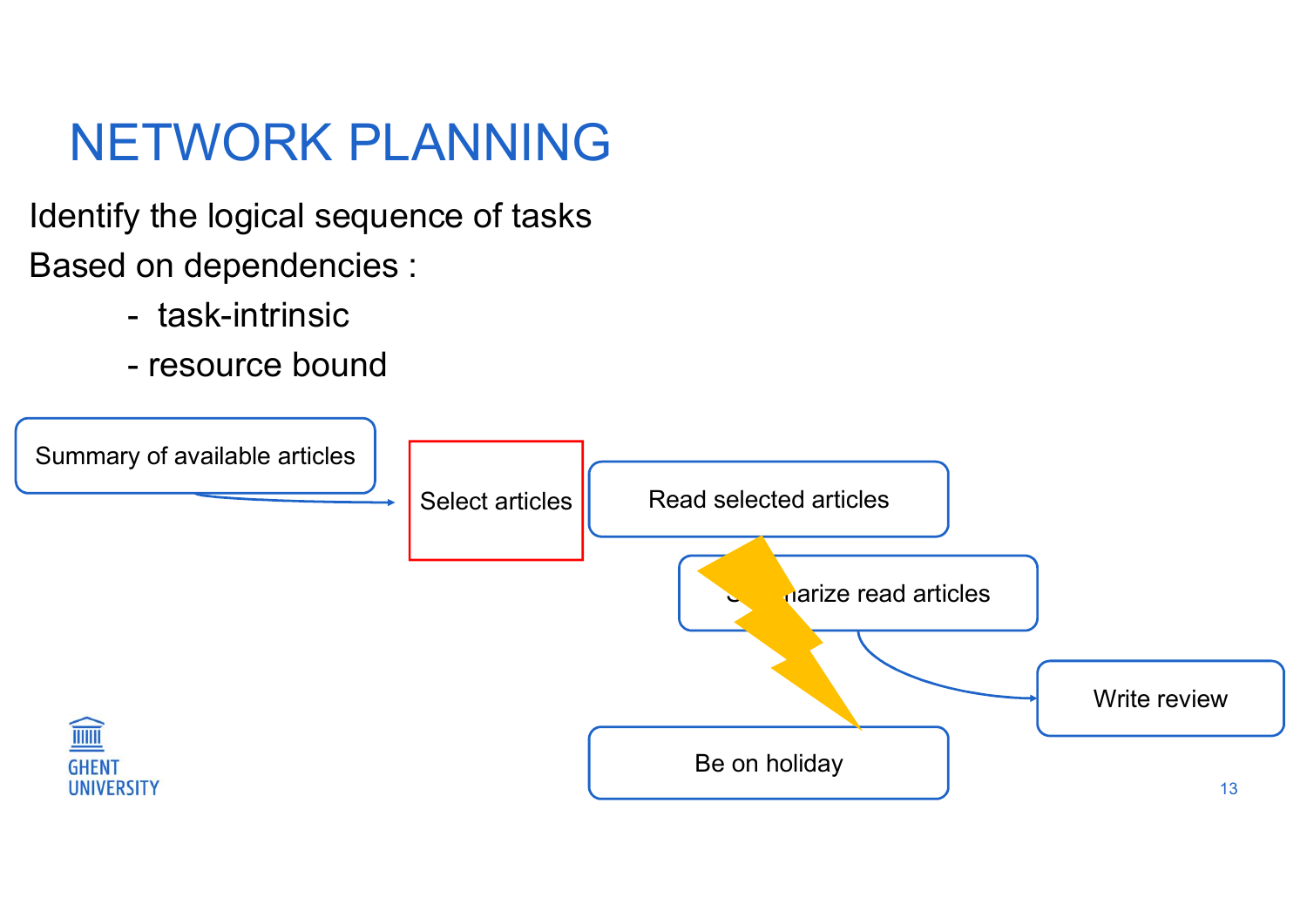#### CRITICAL PATH

### =The longest chain of dependent tasks Any delay in the critical path is a delay in the project

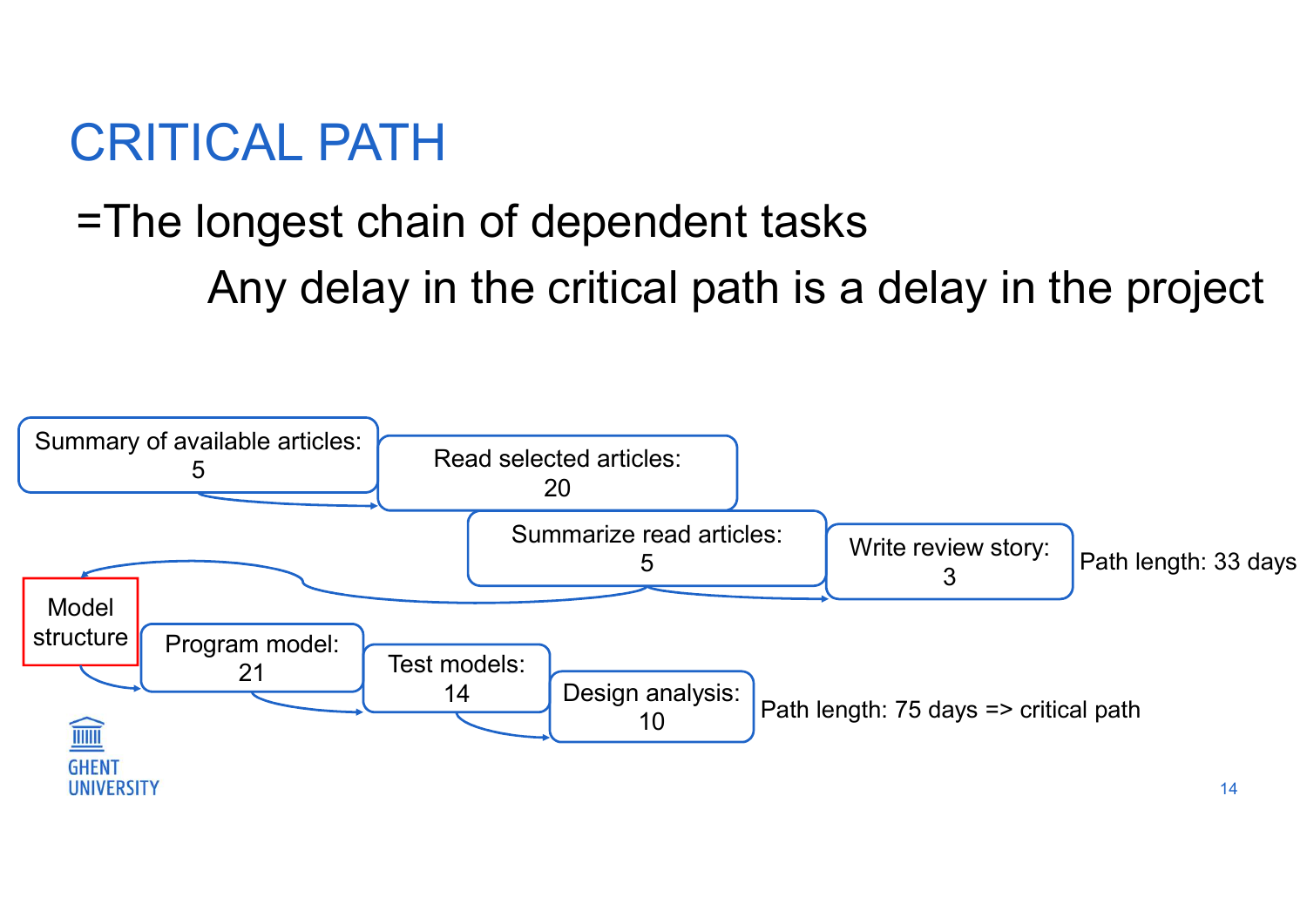#### GANTT CHART = GRAPHICAL OVERVIEW OF: **Tasks**

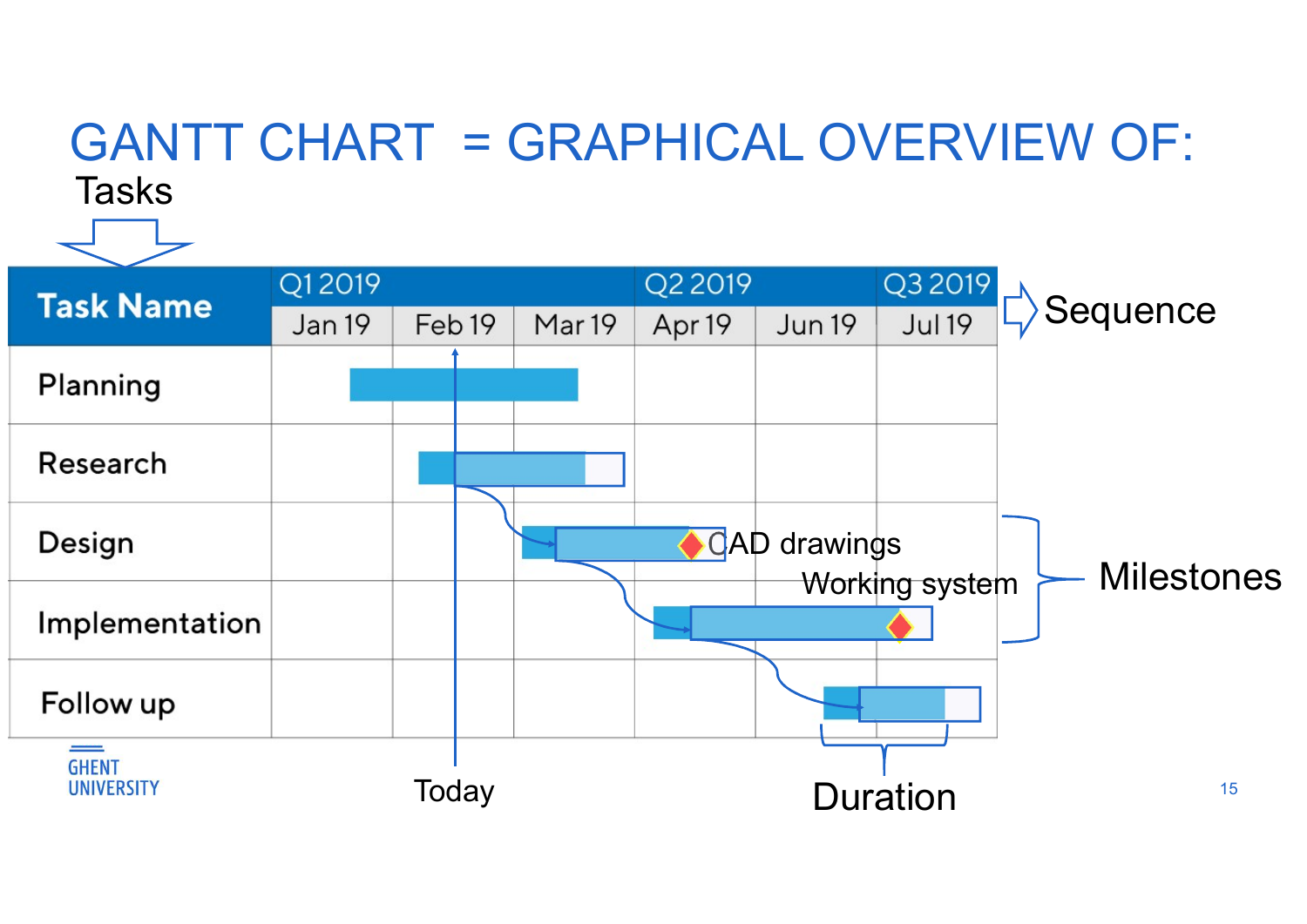| week                       |  | $1 \quad 2 \quad 3$ | $\overline{4}$ | $5\overline{)}$ | 6 7 |  |  |  |  |  |  | 8 9 10 11 12 13 14 15 16 17 18 19 20 21 |
|----------------------------|--|---------------------|----------------|-----------------|-----|--|--|--|--|--|--|-----------------------------------------|
| 1Literature review         |  |                     |                |                 |     |  |  |  |  |  |  |                                         |
| Summary of available       |  |                     |                |                 |     |  |  |  |  |  |  |                                         |
| 1.1articles                |  |                     |                |                 |     |  |  |  |  |  |  |                                         |
| 1.2 Read selected articles |  |                     |                |                 |     |  |  |  |  |  |  |                                         |
| 1.3Summarize read articles |  |                     |                |                 |     |  |  |  |  |  |  |                                         |
| 1.4 Write review story     |  |                     |                |                 |     |  |  |  |  |  |  |                                         |
| 2Experimental boiler data  |  |                     |                |                 |     |  |  |  |  |  |  |                                         |
| 3Program model             |  |                     |                |                 |     |  |  |  |  |  |  |                                         |
| 3.1Furnace                 |  |                     |                |                 |     |  |  |  |  |  |  |                                         |
| 3.2 Tube pass              |  |                     |                |                 |     |  |  |  |  |  |  |                                         |
| 3.3turn box                |  |                     |                |                 |     |  |  |  |  |  |  |                                         |
| 3.4integration             |  |                     |                |                 |     |  |  |  |  |  |  |                                         |
| 4Test models               |  |                     |                |                 |     |  |  |  |  |  |  |                                         |
| 4.1 verification           |  |                     |                |                 |     |  |  |  |  |  |  |                                         |
| 4.1.1 Furnace              |  |                     |                |                 |     |  |  |  |  |  |  |                                         |
| 4.1.2 Tube pass            |  |                     |                |                 |     |  |  |  |  |  |  |                                         |
| 4.1.3 Turn box             |  |                     |                |                 |     |  |  |  |  |  |  |                                         |
| 4.1.4 Integration          |  |                     |                |                 |     |  |  |  |  |  |  |                                         |
| 4.2 validation             |  |                     |                |                 |     |  |  |  |  |  |  |                                         |
| 5Design analysis           |  |                     |                |                 |     |  |  |  |  |  |  |                                         |
|                            |  |                     |                |                 |     |  |  |  |  |  |  |                                         |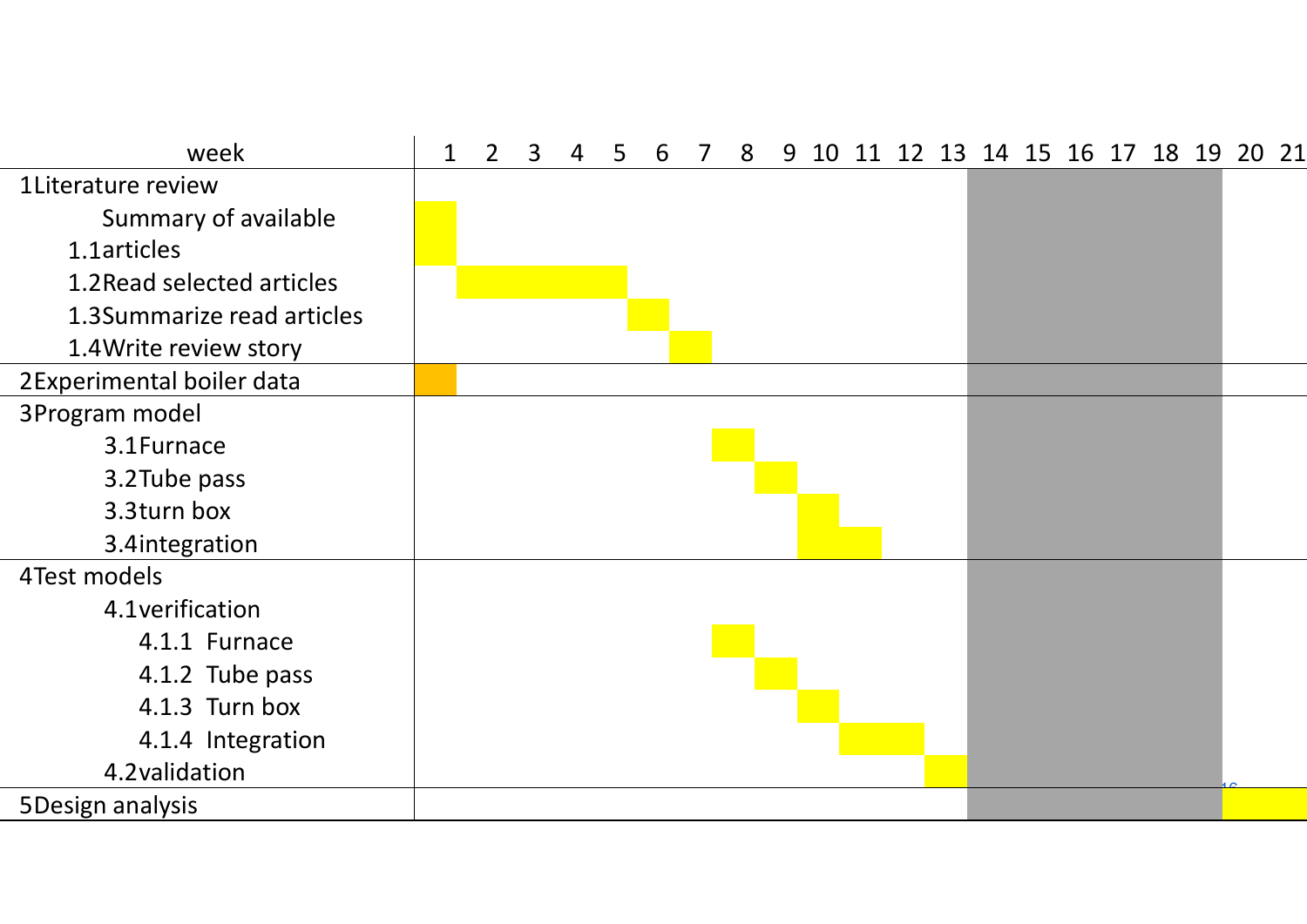#### **SUMMARY**

- **SUMMARY**<br>- Project phasing<br>Work Broakdown structure
- **SUMMARY**<br>
 Project phasing<br>
 Work Breakdown structure *Owr*<br>
 Notwork planning *Montify Is* **SUMMARY**<br>
- Project phasing<br>
- Work Breakdown structure<br>
- Network planning<br>
- Hentify critical path – Project phasing<br>
– Work Breakdown structure<br>
– Network planning *Ide*<br>
– Identify critical path *Find*<br>
Schoduling: Contt chart – Work Breakdown structure<br>– Network planning<br>– Identify critical path<br>– Scheduling: Gantt chart
- 
- 
- 

Divide and conquer

Ownership and duration

Identify logical task sequence

Find path with longest duration

When will I do what

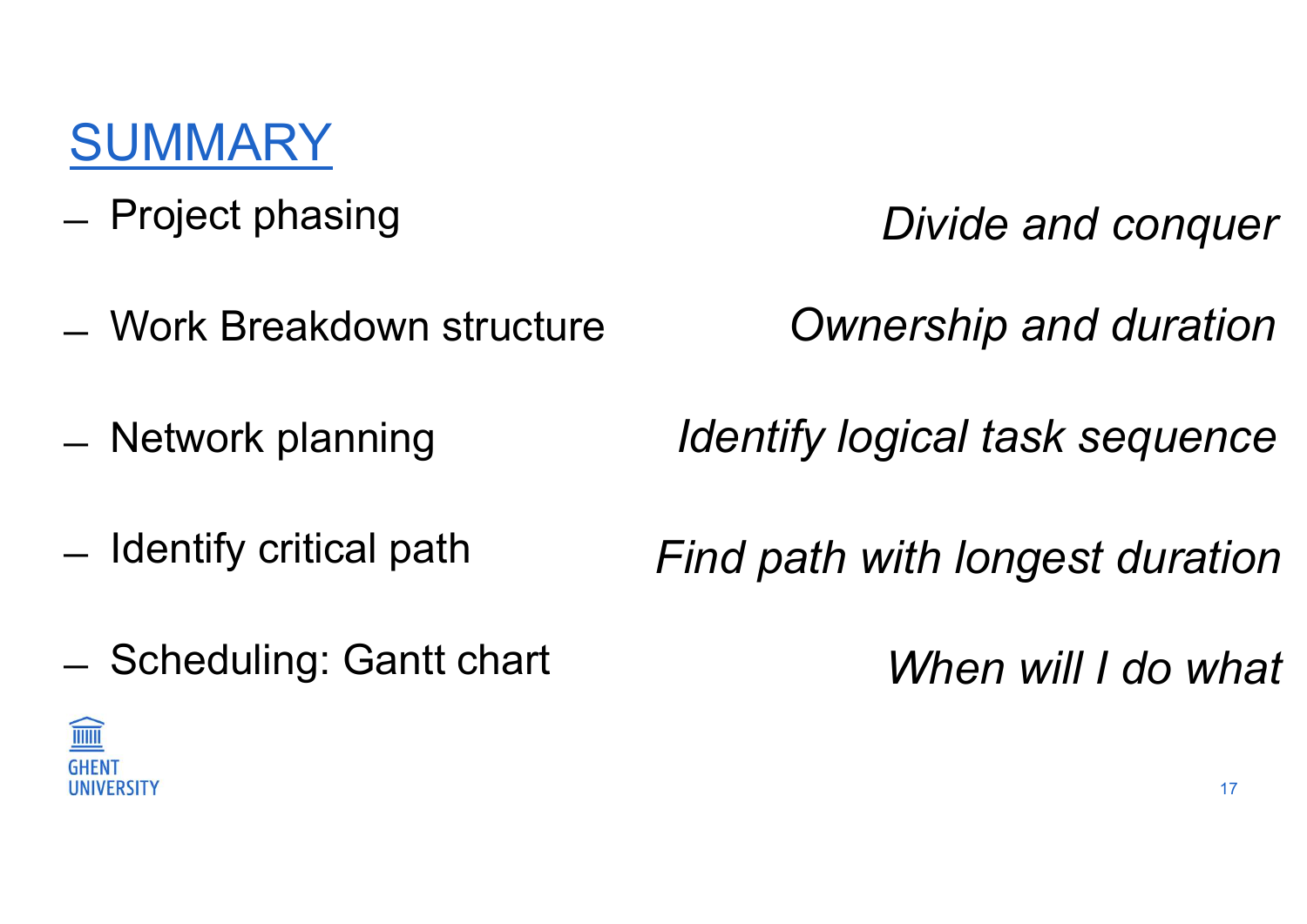#### SOME FINAL ADVISE

- SOME FINAL ADVISE<br>- Planning is a tool, not a goal
- SOME FINAL ADVISE<br>
 Planning is a tool, not a goal<br>
 Include contingency in your planning<br>
 City of the summary of the summary of the summary of the summary of the summary of the summary of the summary
- SOME FINAL ADVISE<br>
 Planning is a tool, not a goal<br>
 Include contingency in your planning<br>
 Start roughly, refine as you come closer

The worst plan is no plan at all The second worst plan is a plan that cannot change